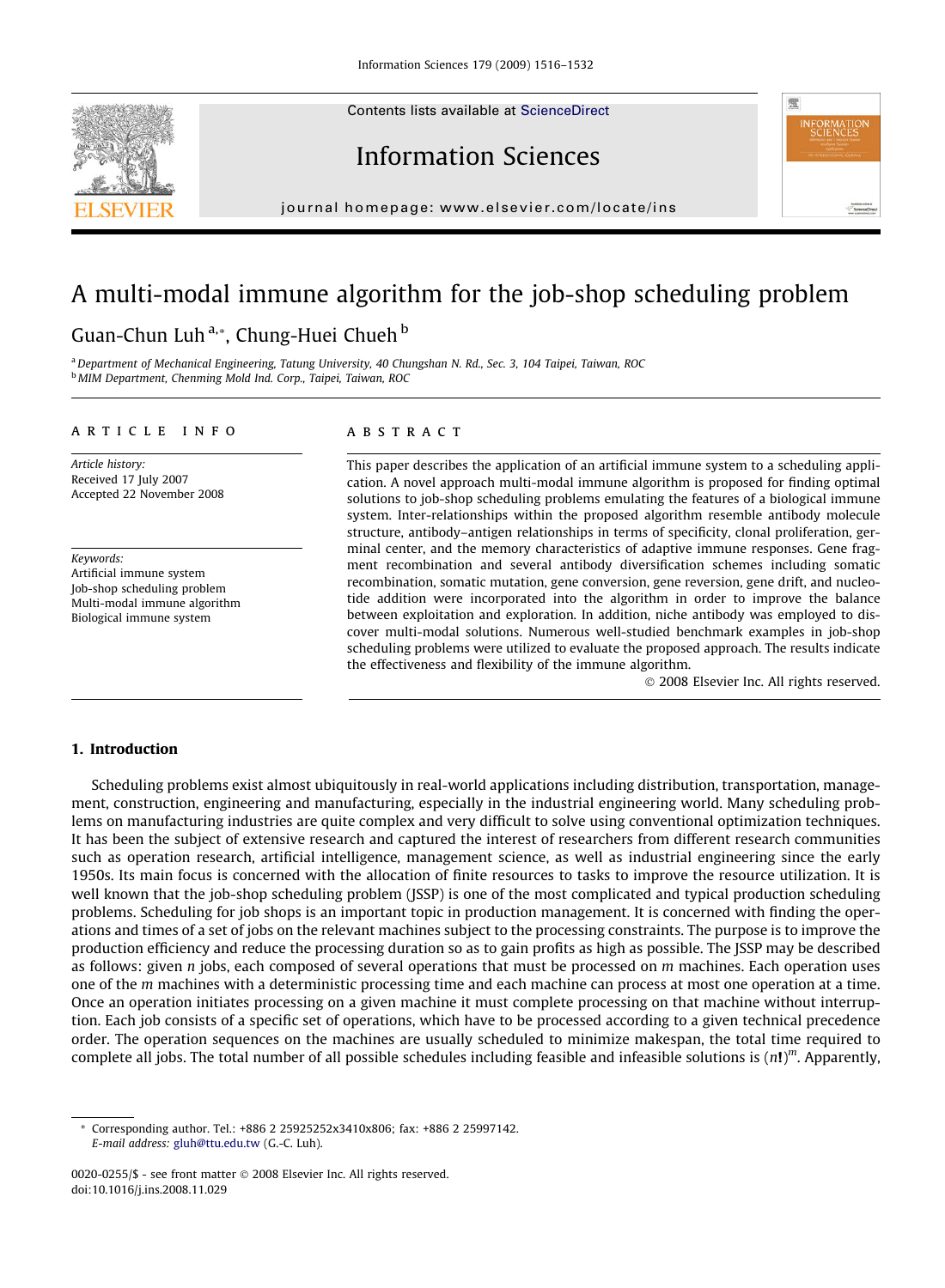it is impossible to exhaust all the alternatives for finding the optimal solution even though very small n and m values. A comprehensive survey of job-shop scheduling techniques can be found in [\[21\]](#page--1-0).

The JSSP is one of the well-known hardest combinatorial optimization problems whose complexity grows very fast as the problem size increases. It has been illustrated [\[17,41\]](#page--1-0) that job-shop scheduling is usually an NP-hard combinatorial problem and is therefore unlikely to be solvable in polynomial time. Brucker et al. [\[4\]](#page--1-0) have proposed a branch-and-bound approach to find optimal schedules, but only for small size problems since it required considerable computation time. In the last decade, numerous techniques and methodologies imitating physical processes or natural phenomena especially biological-inspired methods have been employed to solve practical size problems. Among these includes simulated annealing [\[23,39\],](#page--1-0) tabu search [\[32,36\]](#page--1-0), neural networks [\[38,47\]](#page--1-0), ant colony optimization [\[7,50\]](#page--1-0), bacterial evolutionary algorithm [\[29\]](#page--1-0), genetic algorithms [\[1,8,33,42\],](#page--1-0) and immune algorithm [\[13,44,45,51\].](#page--1-0)

Genetic algorithms (GAs) – powerful tools based on biological evolution mechanisms and natural selection theory [\[18\]](#page--1-0) – have received considerable attention as the optimal design efforts. Methods based on GAs have become a popular and effective way for solving large-scale combinational optimization problems, including job-shop scheduling. Genetic algorithms are considered powerful in terms of global optimization; nevertheless, they have essential drawbacks regarding local searches. Tazawa et al. [\[40\]](#page--1-0) have identified two of them as lack of local search ability, and premature convergence. Consequently a number of researchers have experimented with biological immunity-based optimization approaches to overcome these particular drawbacks implicit in genetic algorithm. Based on these research efforts, Bersini and Varela [\[3\]](#page--1-0) offered a genetic immune recruitment mechanism to improve the local search ability of GAs, but failed to add preventive measures against premature convergence. Mori et al. [\[31\]](#page--1-0) then suggested an immune algorithm using a sharing-like GA approach to prevent premature convergence, but without any control mechanism to create a balance between local and global searches. Later, Jiao and Wang [\[22\]](#page--1-0) proposed an immune genetic algorithm with improved and faster global convergence. Yoo and Hajela [\[48\]](#page--1-0) employed the immune system to solve multi-objective optimization problems. The best designs according to fitness value were defined as antigens while the rest of the population as a pool of antibodies. Antibodies were evolved through crossover and mutation operations. Fukuda et al. [\[15\]](#page--1-0) used the somatic theory and network hypothesis of immune system while de Castro and Von Zuben [\[11\]](#page--1-0) employed the clonal selection principle to illustrate the abilities of immune algorithm for multi-modal optimization problems. Nonetheless it is important to emphasize that genetic algorithms still serve as the framework for all the hybrid approaches mentioned above. The basic role of immunity is simply to support diversity via different levels of inter-antibody affinity, even though natural immune systems have a powerful capacity to diversify, to learn, memorize, and process information, and to discriminate between self and non-self when reacting to foreign pathogens [\[10,12\].](#page--1-0) Until recently, immune algorithm emulating the entire features of biological immune system was proposed for solving multi-objective [\[27\]](#page--1-0) and multi-modal [\[28\]](#page--1-0) optimization problems.

Several immune algorithms have been proposed for solving Scheduling problems [\[9\]](#page--1-0). An artificial immune system (AIS) was utilized for a dynamic job-shop scheduling problem in which jobs arrive continually, and the environment is subject to change due to practical reasons [\[20\]](#page--1-0). Concepts emulating natural immune system including somatic hyper-mutation, antibody niches, simple recombination, somatic recombination, and gene library were mentioned to improve the performance and robustness of the AIS. However, genetic algorithm was used to evolve the antibody population even though the antibody has its own evolution procedure. Then, Engin and Döyen [\[13\]](#page--1-0) proposed a computation method based on clonal selection principle and affinity maturation mechanism for solving the hybrid flow shop scheduling problems. Cloning, mutations, and receptor editing are utilized in the evolutionary procedure. Coello Coello et al. [\[6\]](#page--1-0) used clonal selection, hypermutations, and a library of antibodies to construct solution of JSSP. A local selection mechanism was used to improve solutions produced. Thirty one test problems from the OR-Library [\[2\]](#page--1-0) were applied to evaluate the proposed algorithm and AIS was able to find the best known solutions in 38.7% of the problems. Later, Zuo and Fan [\[51\]](#page--1-0) proposed an immune algorithm for JSSP. In addition to antibody crossover, antibody clone, hypermutation, receptor editing, niche technology was used to keep the diversity of the population. A benchmark problem FT06 was employed to verify the effectiveness of the method. More recently, Chandrasekaran et al. [\[5\]](#page--1-0) proposed AIS algorithm for finding optimal makespan values of different size JSSPs. The algorithm was based on clonal selection and affinity maturation principles. A twophase mutation procedure and receptor editing were used to generate new antibodies. The algorithm was tested with 130 benchmark problems. The results show that the proposed algorithm gives optimum bound value 96 out of the 130 problems.

To highlight the significant features and completeness of the immune system, MMIA [\[28\]](#page--1-0) is utilized in this study to solve the job-shop scheduling problem. Inter-relationships within the proposed immune algorithm resemble antibody–antigen relationships in terms of specificity, heavy-chain/light-chain structure of antibody molecule, germinal center, clonal proliferation and the memory characteristics of adaptive immune responses. Moreover, gene fragment recombination and six antibody diversification schemes including somatic recombination, somatic mutation, gene conversion, gene reversion, gene drift, and nucleotide addition are incorporated to improve the balance between exploitation and exploration. In addition, it is intuitive that there exist many different operations with equal makespan as the number of jobs and machines increase in JSSP. This suggests that with the increase in sizes in the job shop, the resulting JSSP becomes multi-modal and hence a niche scheme is essential to find all the possible solutions. However, no research has mentioned this previously. Finally, several well-studied benchmark examples in JSSP were subsequently used to evaluate the performance and effectiveness of the proposed immune algorithm.